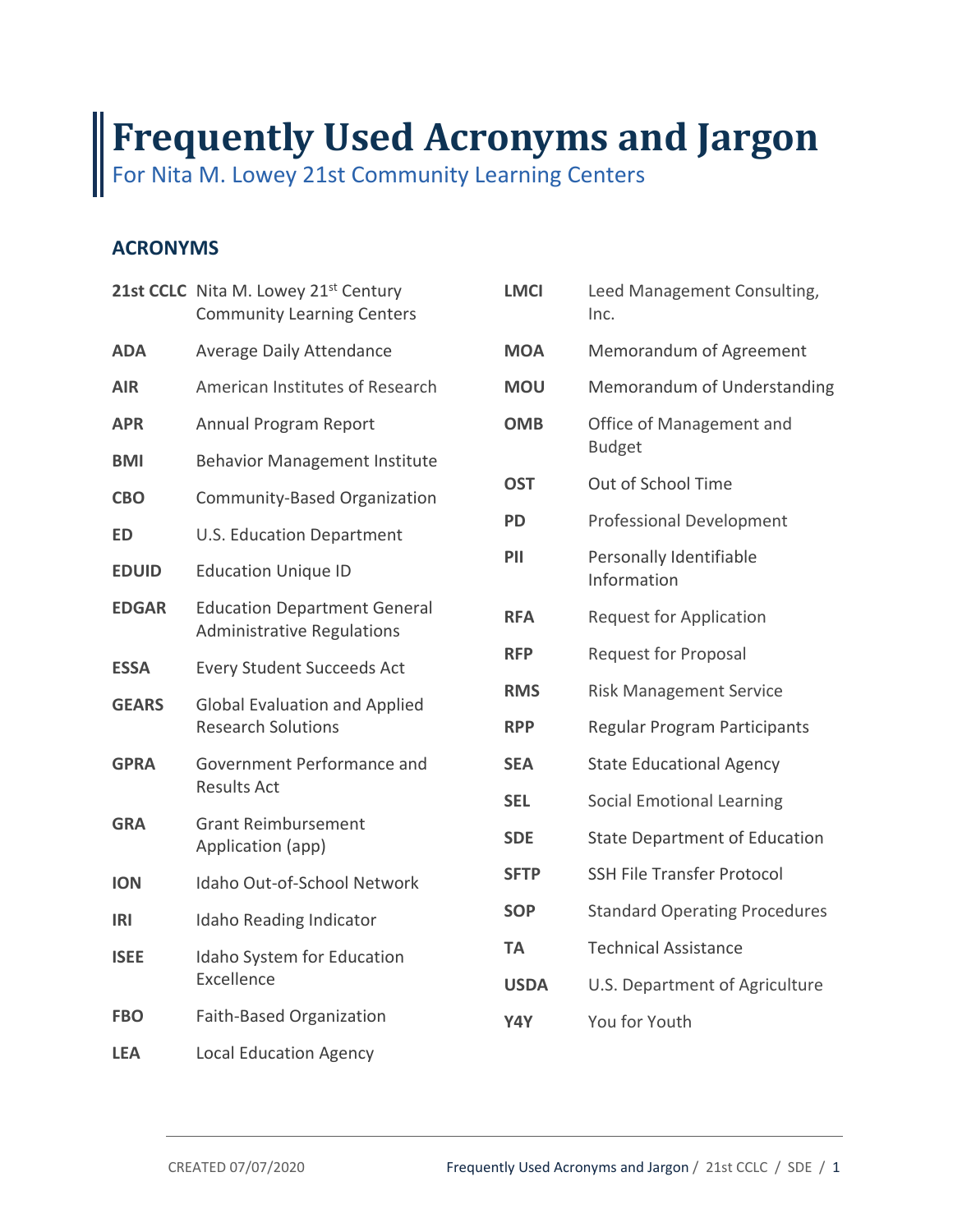## **JARGON AND DEFINITIONS**

#### **Allocation**

 The amount of funds that are applied to your grant each year. These are available funds that you could use and request through reimbursement. We may allocate additional funds to your grant if you are awarded supplemental grants.

#### **Allowability**

 We refer to EDGAR and the Non‐Regulatory Guidance to determine allowability of certain expenses. You may hear us say, "That is an unallowable cost." If we say this, it is because there is guidance that tells us that our grant isn't allowed to reimburse for that kind of expense.

#### **Budget Workbook**

 An Excel document that incudes tabs for detailed budget overview and tabs for reimbursement request detail. Budget workbooks are a primary component to receive reimbursements. There is additional training specific to budget workbooks. No student information should be present in budget workbooks. Budget workbooks are OK to send via email.

#### **Data Workbook**

 Prior to 2020‐2021 program years, subgrantees collected data in data workbooks. These Excel workbooks contain detailed data on your program, including student information. These workbooks are only to be submitted through the SFTP, a secure portal for file transfer. The SDE reports data collected in these workbooks to the federal government for aggregated reporting to congress to support future funding of 21st CCLC.

### **Detailed Ledger/General Ledger**

 This is a component of a reimbursement request. The two terms are used interchangeably depending on the subgrantee's preferred phrase. SDE usually uses "detailed ledger" in our language. Detailed Ledgers are financial reports that are typically sent to the SDE as PDFs. Detailed ledgers include payroll and accounts payable expense details for specific periods of time (usually monthly or quarterly). Subgrantees use these ledgers to complete their Budget Workbooks and submit requests. The SDE cross‐references these ledgers, the Budget Workbook, and the GRA request when processing reimbursement requests.

#### **Drawdown**

 Reimbursement installment. These are typically submitted monthly, or at least quarterly. Drawdowns are submitted via email to the 21st CCLC SDE Program Specialist. Drawdown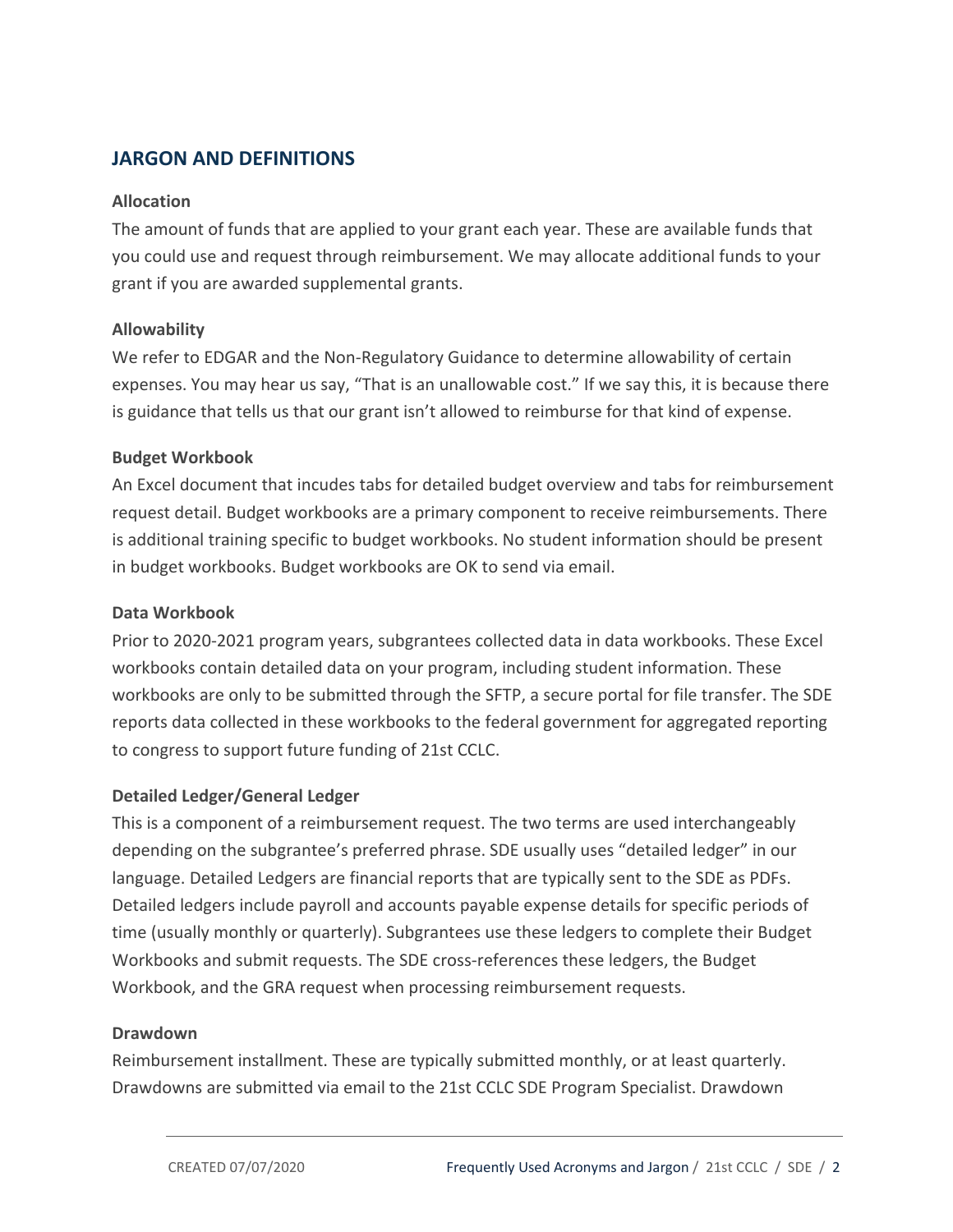requests usually include two documents (1) budget workbook, an Excel file and (2) a detailed ledger (or general ledger), usually a PDF file.

### **Grantee**

 The SDE is considered the grantee of the Federal 21st CCLC grant. The SDE manages the grant and is the pass-through entity for the 21<sup>st</sup> CCLC grant funds.

### **"Necessary and Reasonable"**

 We ask for subgrantees to consider what is necessary and reasonable to fulfil their program's purposes and objectives as they plan for programming, budgets, staffing, etc. and before they consider purchases or modifications.

### **Non‐Regulatory Guidance**

 Non‐Regulatory Guidance is provided by ED. This Guidance is "designed to help State educational agencies and eligible public and private schools and organizations throughout the country understand how they can successfully participate" in  $21^{st}$  CCLC.<sup>1</sup> The document may be updated occasionally; the last update was February 2003. Among other things, the Non‐ Regulatory Guidance helps the SEA develop selection criteria and helps eligible public and private schools and organizations understand what to include in applications.

### **Period of Performance**

The five‐year period that your grant is meant to be utilized.

## **Program Year**

 We associate program years with school years. Program years operate from July – June annually.

### **Reimbursement**

 Our grant doesn't give you a lump sum of money to use at the beginning of each year, instead, we process reimbursements for expenses that your organization have already paid. When processing reimbursement requests, we also check for allowability. We can only reimburse allowable expenses. Each payment made to the subgrantee is considered a reimbursement.

### **Round**

 Subgrantees are grouped and sometimes addressed by Rounds based on your competition year. Competition parameters may have changed from Your Round number remains the same throughout the course of your grant. Some subgrantees may have multiple Rounds of grants operating at the same time. We are currently serving Rounds 11‐14.